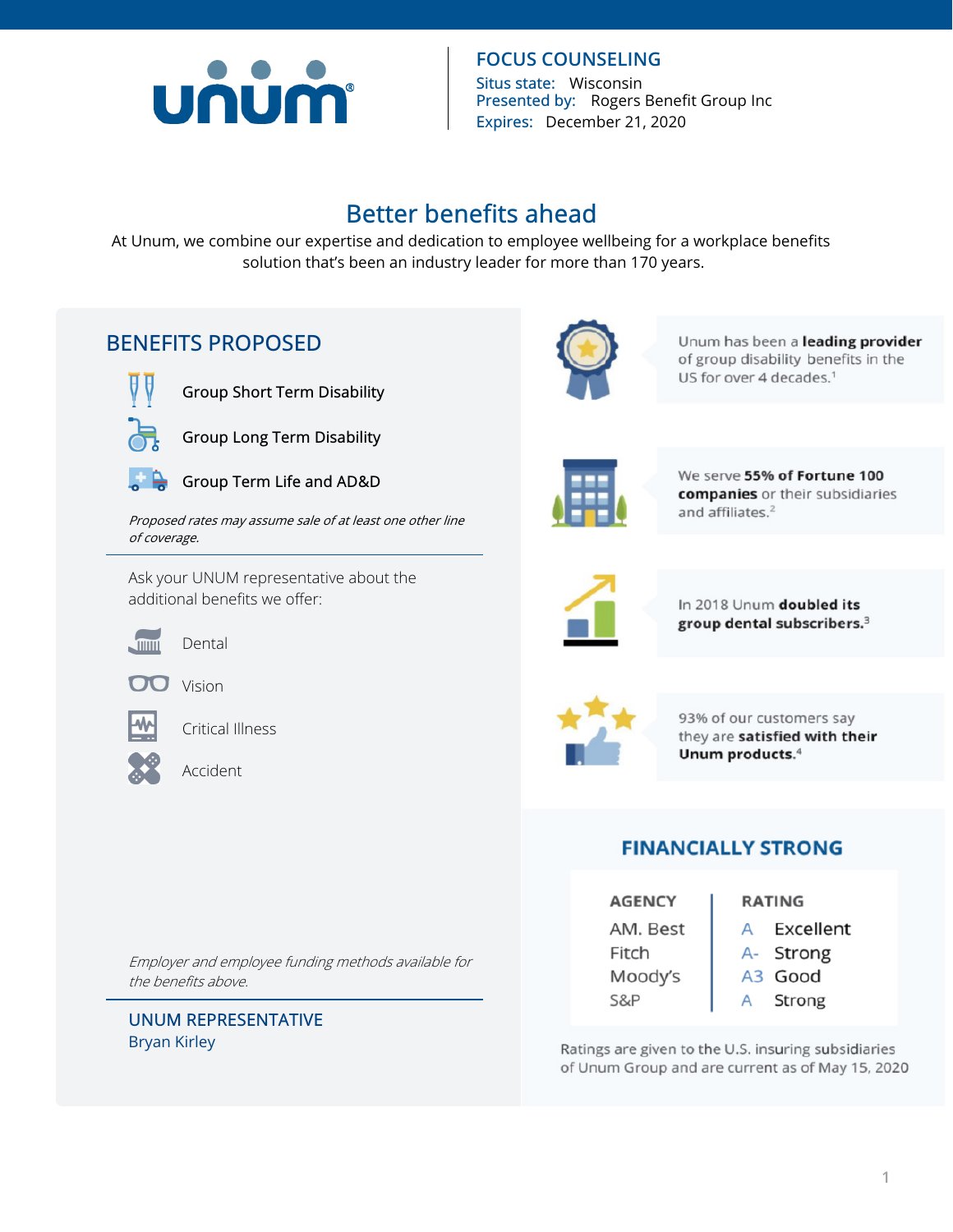

### **GROUP SHORT TERM DISABILITY INSURANCE**

Coverage Effective Date: **November 1, 2020** Rate Guarantee: **2 Years** 

| <b>Lives</b>                        | Rate per \$10 of<br><b>Weekly Benefit</b> | Volume per \$10 of<br><b>Weekly Benefit</b>     | <b>Monthly</b><br>Premium | Annual<br>Premium |
|-------------------------------------|-------------------------------------------|-------------------------------------------------|---------------------------|-------------------|
| 28                                  | \$0.430                                   | \$2,377.20                                      | \$1,022.20                | \$12,266.40       |
| <b>Short Term Disability</b>        |                                           | PROVISIONS QUOTED<br><b>Full-time Employees</b> |                           |                   |
| Contributions                       |                                           | Employer pays 100%                              |                           |                   |
| Minimum Participation Requirement   | 100%                                      |                                                 |                           |                   |
| Minimum Hours for Eligibility       | .                                         | 30 hours per week                               |                           |                   |
| Elimination Period: Injury/Sickness |                                           | 14 days injury / 14 days sickness               |                           |                   |
| <b>Maximum Duration of Benefits</b> | 11 weeks<br>.                             |                                                 |                           |                   |
| Definition of Disability            | Residual                                  |                                                 |                           |                   |
| Maternity                           | 6 weeks                                   | 6 weeks for c-section                           |                           |                   |
| Weekly Benefit %                    | 70%                                       |                                                 |                           |                   |
| Maximum Weekly Benefit \$           | \$1,500<br>.                              |                                                 |                           |                   |
| Guaranteed Issue                    | \$1,500                                   |                                                 |                           |                   |
| Minimum Weekly Benefit              | \$25<br>.                                 |                                                 |                           |                   |
| Coverage Type                       |                                           | Non-occupational                                |                           |                   |
| <b>Rehabilitation Services</b>      |                                           | Participation is voluntary                      |                           |                   |

### THE UNUM **DIFFERENCE**

**OFFSETS:** Employers get the full value of Unum's income protection coverage, because we don't deduct employee's salary continuation or accumulated sick leave benefits from our short-term disability payments.

**VOLUNTARY REHABILITATION AND RETURN-TO-WORK ASSISTANCE:** After a disability, most people want to get back to work. We will provide an additional 10% in disability benefits (to a maximum amount per month) if the employee is eligible and participating in the rehabilitation and return-to-work program.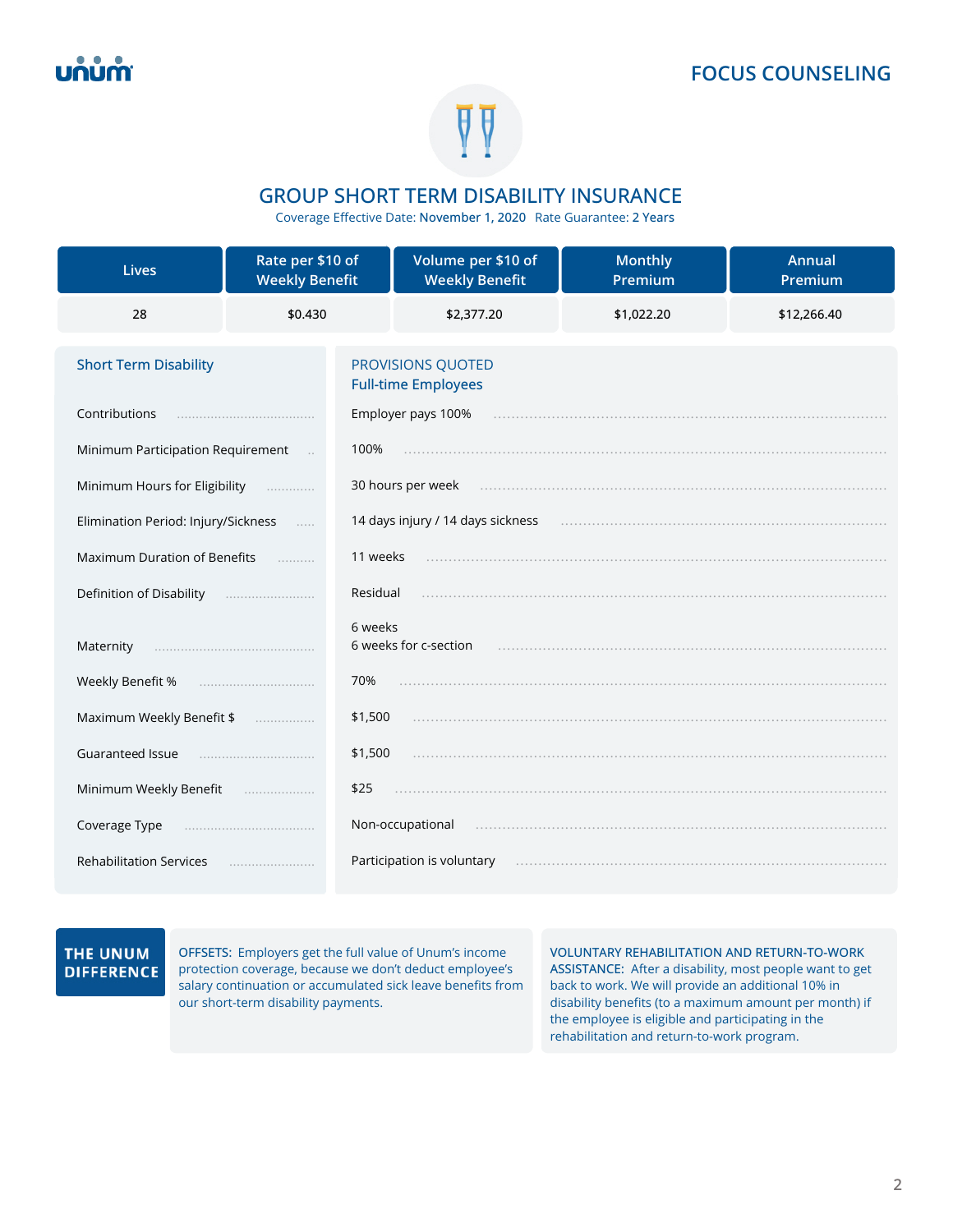

# **PLAN INFORMATION**

### **Definition of Earnings:**

When calculating benefits and cost, an employee's "weekly earnings" are assumed to be what was provided on the census when the quote was requested.

Note: If Partnership, Schedule K-1 will be used in determining "weekly earnings" for partners. It will not include income from sources other than the employer.

#### **Definition of Disability:**

#### **Residual**

- The employee is disabled when Unum determines that due to his or her sickness or injury:
- the employee is unable to perform the material and substantial duties of his or her regular occupation and are not working in his or her regular occupation or any other occupation
	- or,
- the employee is unable to perform one or more of the material and substantial duties of his or her regular occupation, and the employee has a 20% or more loss in his or her weekly earnings while working in his or her regular occupation or in any occupation

#### **Coverage Exclusions & Limitations:**

- Intentionally self-inflicted injuries
- Active participation in a riot
- Loss of Professional License, Occupational License or Certification
- Commission of a crime for which the employee has been convicted
- War, declared or undeclared, or any act of war
- Incarceration
- The STD weekly payment may be reduced by amounts the employee receives or is entitled to receive from deductible sources of income (offsets) and disability earnings.

#### **Broker Commissions:**

Rates reflect standard commissions.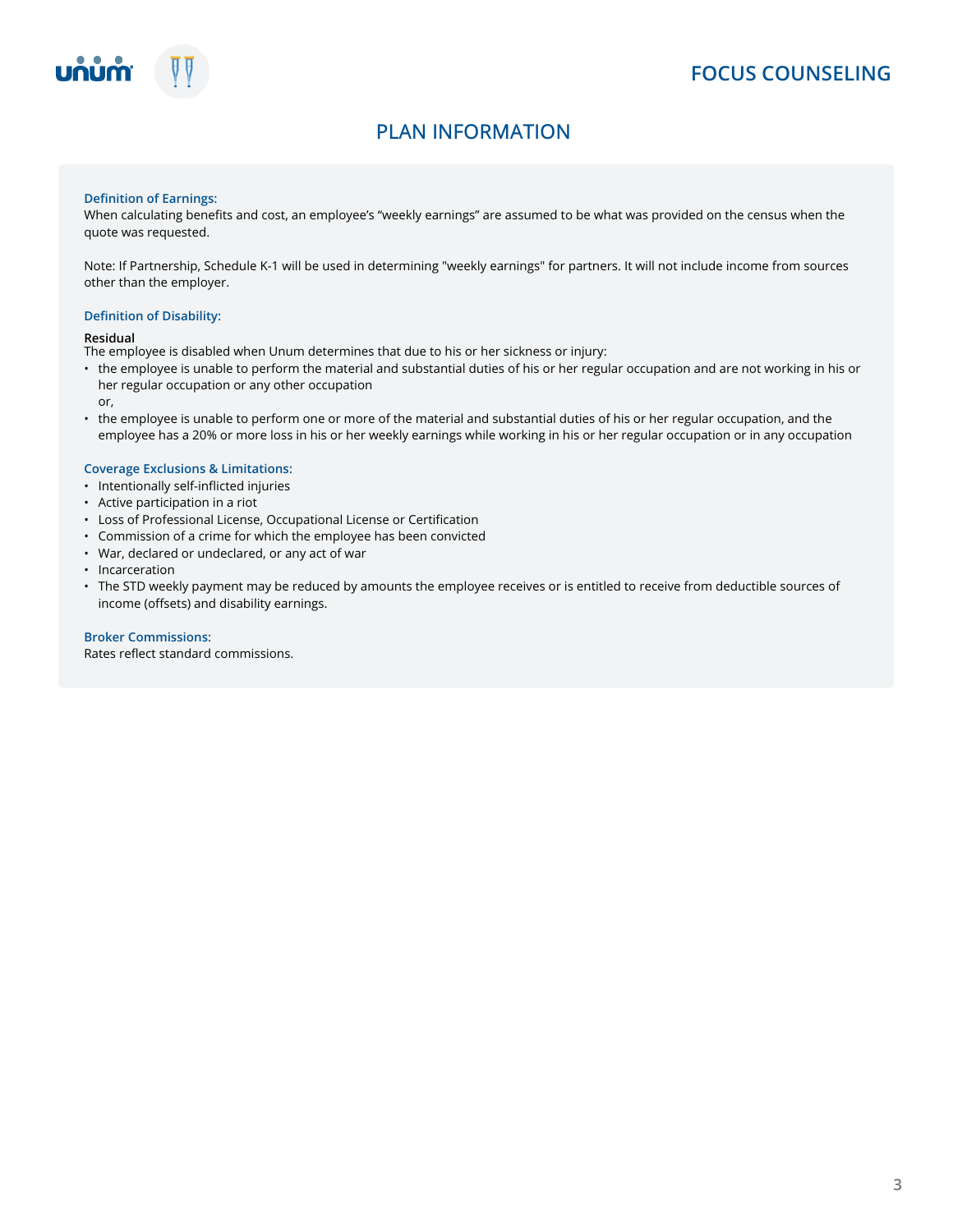

# **GROUP LONG TERM DISABILITY INSURANCE**

Coverage Effective Date: November 1, 2020 Rate Guarantee: 2 Years

| <b>Lives</b>                               | Rate per \$100 of<br><b>Monthly Covered</b><br>Payroll | Covered<br><b>Monthly Payroll</b>                        | <b>Monthly</b><br>Premium | Annual<br>Premium |
|--------------------------------------------|--------------------------------------------------------|----------------------------------------------------------|---------------------------|-------------------|
| 28                                         | \$0.31                                                 | \$147,163.33                                             | \$456.21                  | \$5,474.52        |
| <b>Long Term Disability</b>                |                                                        | PROVISIONS QUOTED<br><b>Full-time Employees</b>          |                           |                   |
| Contributions                              |                                                        | Employer pays 100%                                       |                           |                   |
| Minimum Participation Requirement          | 100%                                                   |                                                          |                           |                   |
| Minimum Hours for Eligibility              | .                                                      | 30 hours per week                                        |                           |                   |
| <b>Elimination Period</b>                  | 90 days                                                |                                                          |                           |                   |
| Maximum Duration of Benefits               | .                                                      | SS ADEA (social security normal retirement age)          |                           |                   |
| Definition of Disability                   |                                                        | 2 year own occupation with residual                      |                           |                   |
| Monthly Benefit %                          |                                                        | 66.6667%                                                 |                           |                   |
| Maximum Monthly Benefit <b>Maximum</b>     | \$6,000                                                |                                                          |                           |                   |
| <b>Guaranteed Issue</b>                    | \$6,000                                                |                                                          |                           |                   |
| <b>Accumulation Period</b>                 | 30 days                                                |                                                          |                           |                   |
| Work Incentive Benefit                     |                                                        | 12 months                                                |                           |                   |
| Earnings Offset Method                     |                                                        | Proportionate loss                                       |                           |                   |
| Integration with other Disability Benefits |                                                        | Primary & Family                                         |                           |                   |
| Minimum Monthly Benefit                    | \$100<br>.                                             |                                                          |                           |                   |
| Mental Illness Limitation                  |                                                        | 24 months                                                |                           |                   |
| Self Reported Limitation                   |                                                        | 24 months                                                |                           |                   |
| Pre-Existing Condition                     |                                                        | 3/12 exclusion                                           |                           |                   |
| <b>Rehabilitation Services</b>             |                                                        | Participation is voluntary                               |                           |                   |
| Survivor Benefit                           |                                                        | 3 times gross monthly benefit                            |                           |                   |
| Worksite Modification                      |                                                        | Greater of \$1,000 or 2 times monthly disability benefit |                           |                   |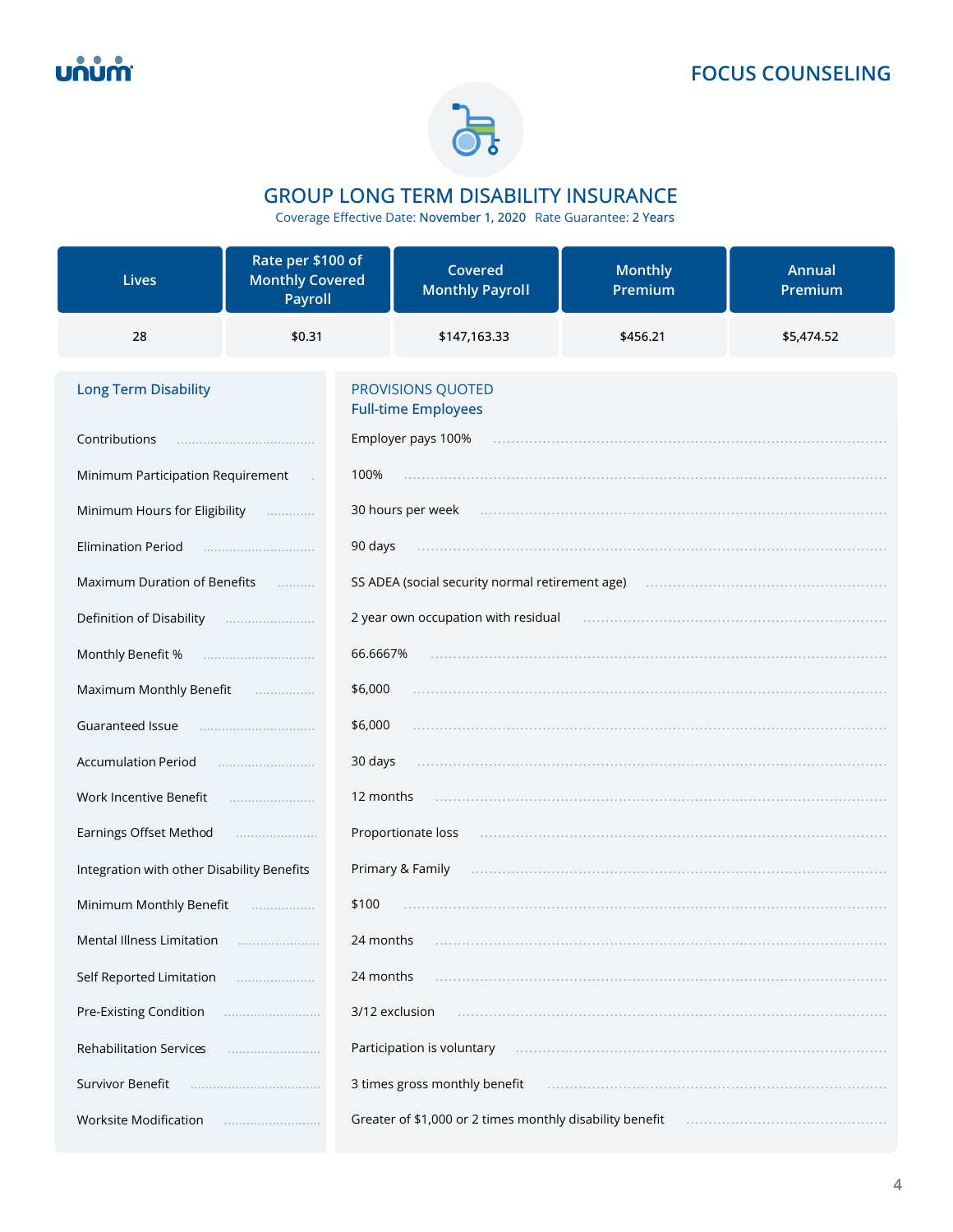

| Long Term Disability<br>continued | <b>PROVISIONS QUOTED</b><br><b>Full-time Employees</b> |
|-----------------------------------|--------------------------------------------------------|
| Employee Assistance Program       | Included                                               |
| <b>Travel Assistance</b>          | Included                                               |
| Recovery Payments Benefit<br>.    | Included                                               |

### THE UNUM **DIFFERENCE**

**SERVICES FOR EMPLOYEES IN TIME OF NEED:** Included at no extra cost, an Employee Assistance Program that offers access to advice and resources for everyday issues as well as more serious ones and Emergency Travel Assistance that can help when the unexpected occurs 100 miles or more from home.

**VOLUNTARY REHABILITATION AND RETURN-TO-WORK ASSISTANCE:** After a disability, most people want to get back to work. We will provide an additional 10% in disability benefits (to a maximum amount per month) if your employee is eligible and participating in the rehabilitation and return-to-work program.

# **PLAN INFORMATION**

#### **Definition of Earnings:**

When calculating benefits and cost, an employee's "monthly earnings" are assumed to be what was provided on the census when the quote was requested.

Note: If Partnership, Schedule K-1 will be used in determining "monthly earnings" for partners. It will not include income from sources other than the employer.

#### **Definition of Disability:**

Unless the policy specifies otherwise, as part of the claim evaluation process, an employee's occupation will be evaluated based on how it is normally performed in the national economy not how work is performed for a specific employer, at a specific location, or in a specific region.

### **Two Year Own Occupation with Residual**

During the first 24 months the employee is disabled when Unum determines that due to his or her sickness or injury:

- the employee is unable to perform the material and substantial duties of his or her regular occupation and is not working in his or her regular occupation or any other occupation or,
- the employee is unable to perform one or more of the material and substantial duties of his or her regular occupation, and the employee has a 20% or more loss in his or her indexed monthly earnings while working in his or her regular occupation or in any occupation.

After 24 months the employee is disabled when Unum determines that due to the same sickness or injury:

• the employee is unable to perform the duties of any gainful occupation for which he or she is reasonably fitted by education, training or experience.

The employee must be under the regular care of a physician in order to be considered disabled. The loss of a professional or occupational license or certification does not, in itself, constitute disability.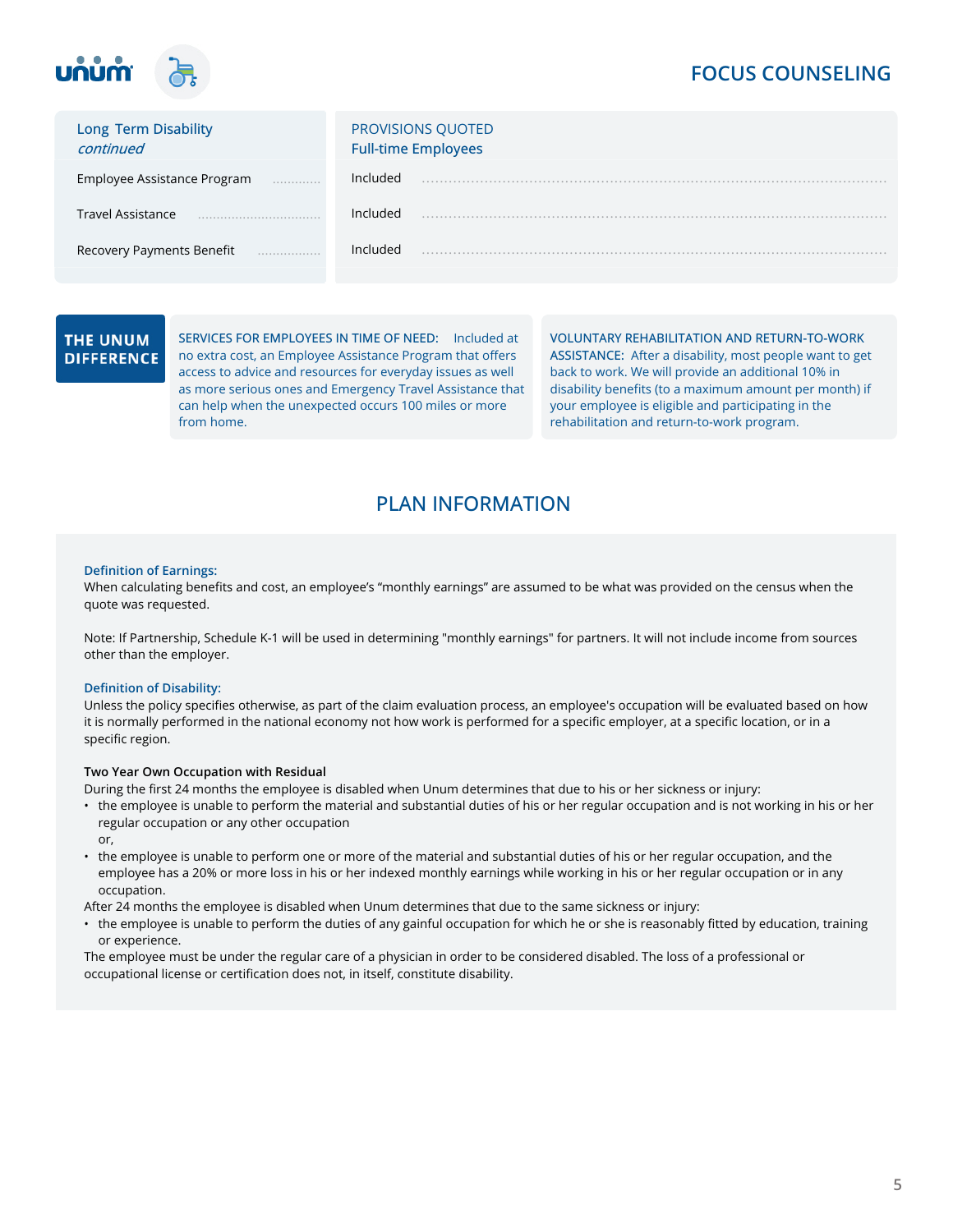

# **PLAN INFORMATION**

### **Coverage Exclusions & Limitations:**

- Mental Illness and SelfReported Symptom Limitations
- Pre-Existing Condition\*
- Intentionally self-inflicted injuries
- Active participation in a riot
- Loss of Professional License, Occupational License or Certification
- Commission of a crime for which the employee has been convicted
- War, declared or undeclared, or any act of war
- Incarceration

#### **\*A 3/12 "Pre-Existing Condition" means the insured employee:**

- received medical treatment, consultation, care or services including diagnostic measures, or took prescribed drugs or medicines in the 3 months just prior to his/her effective date of coverage; and
- the disability begins in the first 12 months after the employee's effective date of coverage.

### **Broker Commissions:**

Rates reflect standard commissions.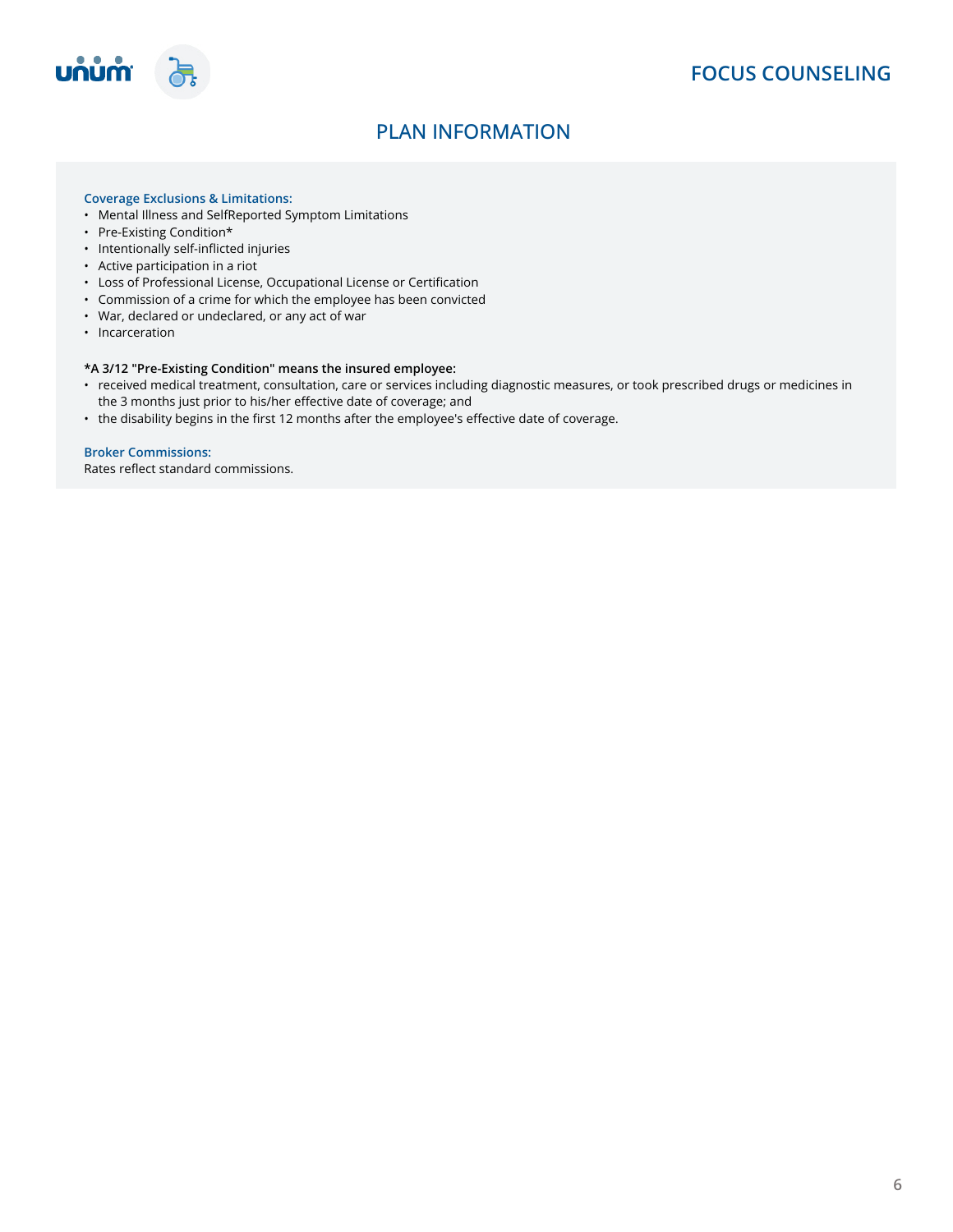

# **GROUP TERM LIFE AND AD&D INSURANCE**

Coverage Effective Date: **November 1, 2020** Rate Guarantee: **2 Years** 

| <b>Product</b> | <b>Lives</b> | Rate                   | <b>Volume</b> | <b>Monthly</b><br>Premium | Annual<br>Premium |
|----------------|--------------|------------------------|---------------|---------------------------|-------------------|
| <b>Life</b>    | 28           | \$0.085<br>per \$1,000 | \$1,400,000   | \$119.00                  | \$1,428.00        |
| AD&D           | 28           | \$0.015<br>per \$1,000 | \$1,400,000   | \$21.00                   | \$252.00          |

### **Life Contract Contract Contract Contract Contract Contract Contract Contract Contract Contract Contract Contract Contract Contract Contract Contract Contract Contract Contract Contract Contract Contract Contract Contract Full-time Employees**

| Contributions                        | Employer pays 100%                              |
|--------------------------------------|-------------------------------------------------|
|                                      |                                                 |
| Minimum Hours for Eligibility        | 30 hours per week                               |
| Maximum Benefit Amount               | \$50,000                                        |
| .                                    |                                                 |
| Initial Guaranteed Issue Amount      | \$50,000                                        |
| .                                    |                                                 |
| Waiver of Premium Qualifying Ages    | Less than age 60                                |
| $\cdots$                             |                                                 |
| Premium Waiver Benefit Maximum       | To age 65                                       |
| Waiver of Premium Elimination Period | 9 months                                        |
| Age Reduction Schedule               |                                                 |
| <b>First Reduction</b>               | 65% at age 65                                   |
| Second Reduction                     | 50% at age 70                                   |
|                                      |                                                 |
| <b>Accelerated Benefit</b>           | 100% of coverage amount, up to \$250,000        |
|                                      |                                                 |
| Portability                          | Included                                        |
|                                      |                                                 |
| Conversion                           | Included                                        |
| AD&D                                 | PROVISIONS QUOTED<br><b>Full-time Employees</b> |

| Maximum Benefit Amount | \$50,000                                     |
|------------------------|----------------------------------------------|
| Age Reduction Schedule | Matches employee life age reduction schedule |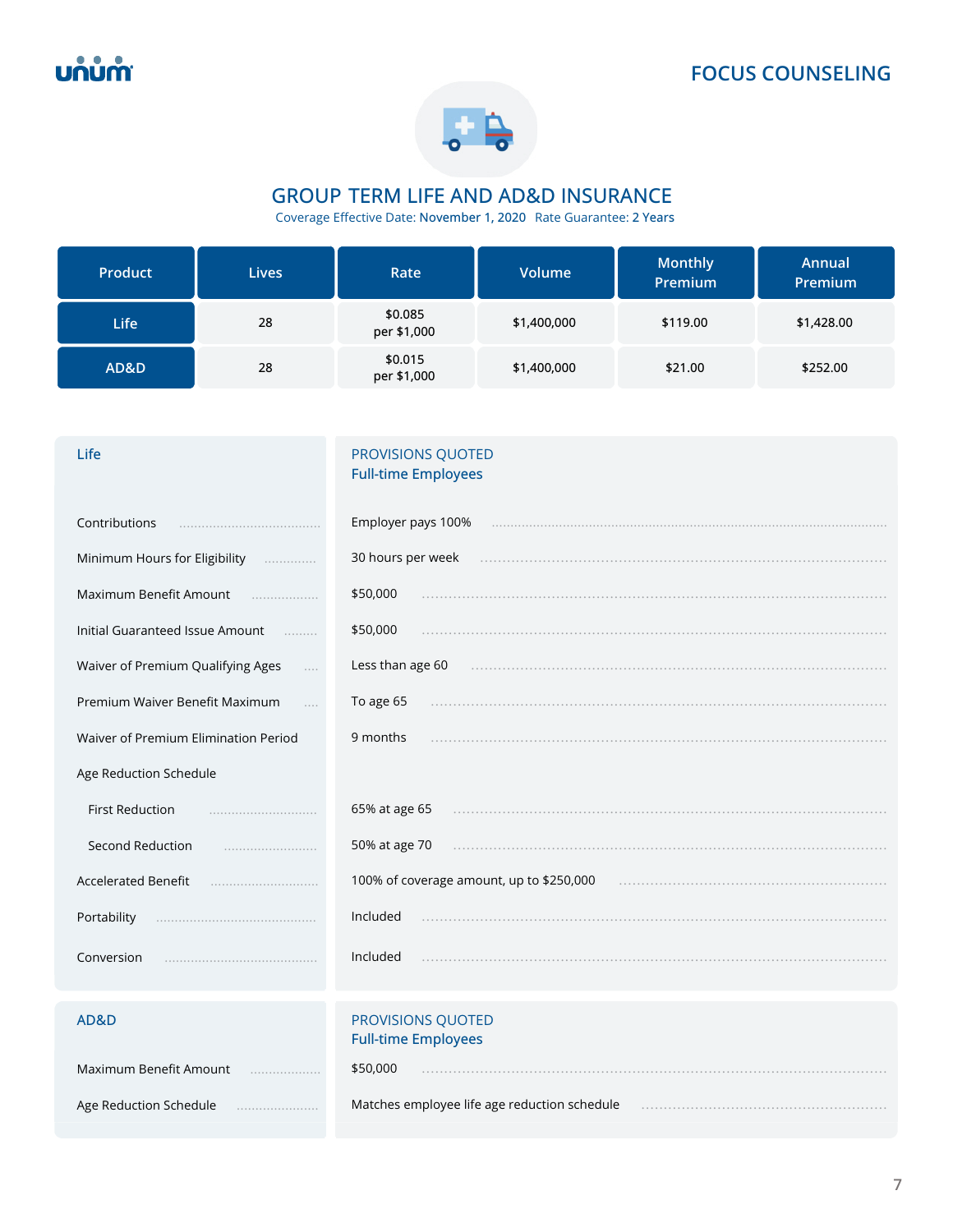

| AD&D<br>continued                            | <b>PROVISIONS QUOTED</b><br><b>Full-time Employees</b>                        |
|----------------------------------------------|-------------------------------------------------------------------------------|
| Seat Belt/Airbag                             | Employee only:<br>Seat belt - 10% up to \$25,000<br>Airbag – 5% up to \$5,000 |
| Repatriation Benefit                         | Employee only: \$5,000                                                        |
| <b>Exposure and Disappearance</b><br>Benefit | Full amount                                                                   |

### **THE UNUM DIFFERENCE**

**PORTABILITY:** When employees leave their job, they may be able to keep their Group Term Life coverage and pay for it at group rates, whether they're changing employers, retiring or just working reduced hours.

**LIFE INSURANCE WAIVER OF PREMIUM:** Waiver of Premium lets employees keep their Life Insurance coverage without paying premiums if they ever become totally disabled (as defined in the policy) and are unable to work.

**ACCELERATED BENEFITS:** When an employee faces a terminal illness and has less than 12 months to live, this standard feature lets them use a portion of their Life Insurance benefit now.

# **PLAN INFORMATION**

#### **Definition of Earnings:**

When calculating benefits and cost, an employee's "annual earnings" are assumed to be what was provided on the census when the quote was requested.

Note: If Partnership, Schedule K-1 will be used in determining "annual earnings" for partners. It will not include income from sources other than the employer.

### **Delayed Effective Date:**

Insurance coverage will be delayed if the employee is not in active employment because of an injury, sickness, temporary layoff, or leave of absence on the date that insurance would otherwise become effective.

#### **Portability:**

Allows an insured employee to elect portable coverage, at group rates, if the employee terminates employment, reduces hours or retires from the employer. Employees are not eligible for portable coverage if they have an injury or sickness, under the terms of this plan that has a material effect on life expectancy.

#### **Life Insurance Conversion Privilege:**

When an insured employee's group coverage ends, employees may convert their coverage to individual life policies without providing evidence of insurability.

#### **Accelerated Benefit Payments:**

Accelerated benefit payments will reduce the amount the policy pays upon the recipient's death, may adversely affect the recipient's eligibility for Medicaid or other government benefits or entitlements, and may be taxable. Recipients should consult their tax attorney or advisor before utilizing accelerated benefit payments.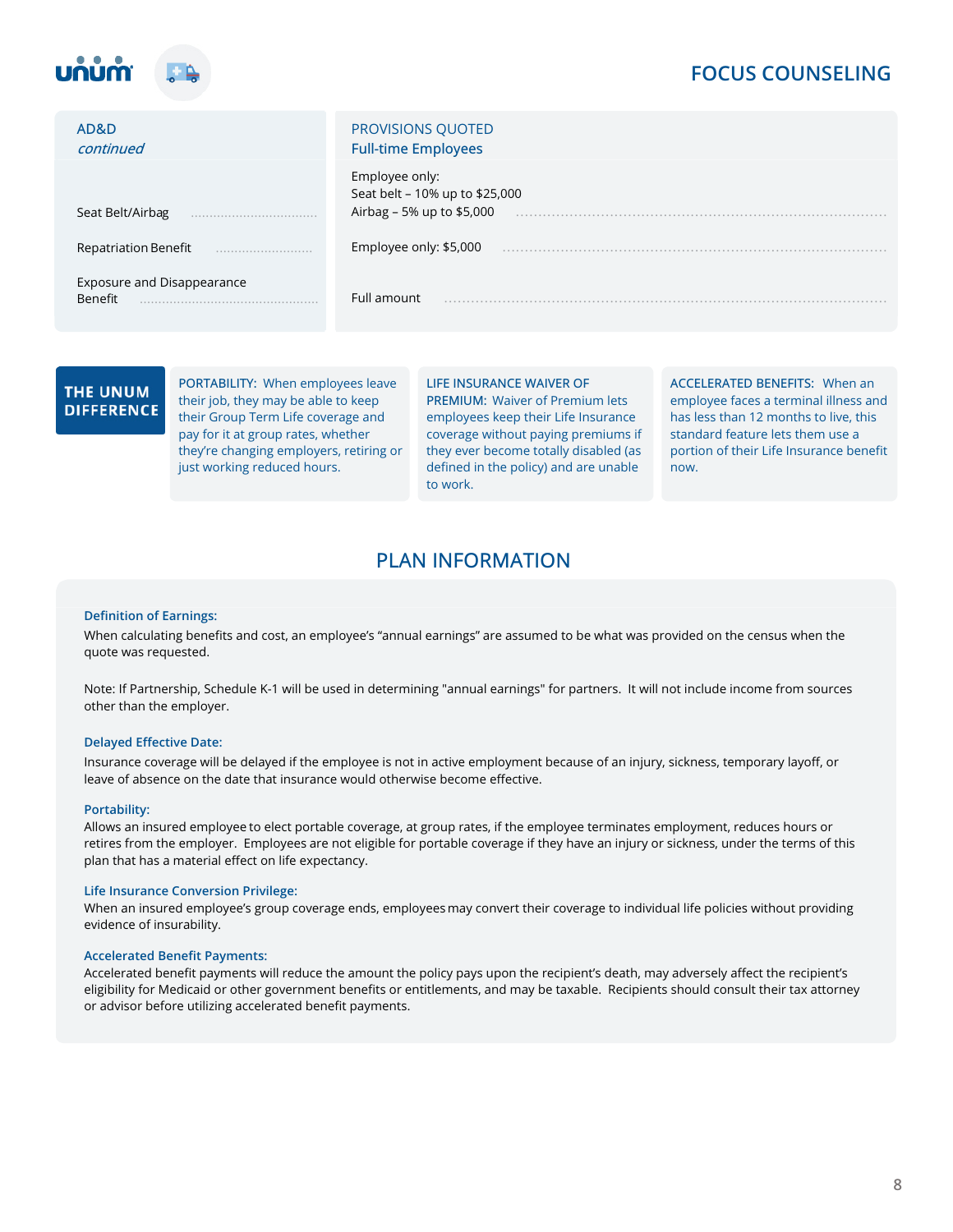

# **PLAN INFORMATION**

### **AD&D Covered Losses and Benefits:**

The AD&D plan provides additional protection for insured employees in the event of an accidental bodily injury resulting in death or dismemberment. The loss must occur within 365 days of the accident.

For the Loss of: Life; or both hands or both feet or sight of both eyes; or one hand and one foot; or one hand or one foot and the sight of one eye; or speech and hearing; the benefit will be the full amount.

For the Loss of: One hand or one foot; or speech or hearing; or sight of one eye; the benefit will be one half the full amount. For the Loss of: Thumb and index finger of the same hand, the benefit will be one quarter the full amount.

No more than the full amount will be paid for all losses resulting from the same accident.

### **AD&D Education Benefit:**

Offers an additional lump sum benefit, to each qualified child of a deceased insured employee (provided death occurs within 365 days of the<br>accidental bodily injury), equal to the lesser of: 6% of the employee's AD&D benef <sup>th</sup> grade level. If still at the 12<sup>th</sup> grade level, then the child must enroll in such an institution within 365 days of the employee's date of death. *Maximum Benefit Payments: 4 per lifetime*,<br>Maximum Benefit Amount: \$24,000, Maximum Benefit Period: 6 years from the date of th

#### **AD&D Repatriation Benefit:**

Offers an additional accidental death benefit of up to \$5,000 for preparation and transportation of a deceased insured employee, provided death occurs at least 100 miles from the employee's principal residence.

#### **AD&D Seat Belt and Airbag Benefit:**

Offers an additional accidental death benefit if an insured employee dies while properly wearing a seat belt, and an additional accidental death benefit if the employee was protected by an airbag. *Benefit Amount:* Seat belt: 10% of the Full Amount of the insured employee's accidental death and dismemberment insurance benefit. Airbag: 5% of the Full Amount of the insured employee's accidental death and dismemberment insurance benefit. *Maximum Benefit:* Seat belt: \$25,000 Airbag: \$5,000.

#### **AD&D Exposure and Disappearance Benefit:**

Offers a benefit if the insured employee sustains an accidental bodily injury and is unavoidably exposed to the elements and suffers a loss. Unum will presume the insured employee suffered loss of life due to an accident if: they are riding in a common public passenger carrier that is involved in an accident covered under the contract; and as a result of the accident, the common public passenger carrier is wrecked, sinks, is stranded, or disappears; and the insured employee's body is not found within one year of the accident.

#### **Retained Asset Account:**

For Life and AD&D claims that are \$10,000 or greater, a Retained Asset Account will be made available to the designated beneficiary. Claim payment is satisfied by establishment of the Unum Retained Asset Account. The funds are retained in Unum's general account and Unum pays a rate of interest on the funds in the retained asset account regardless of the investment performance of Unum's general account. The beneficiary can request a lump sum check instead of the retained asset account or they can access all or part of the funds in the retained asset account by writing a single or multiple drafts. While the funds are not FDIC insured, they are guaranteed by State Guaranty Associations.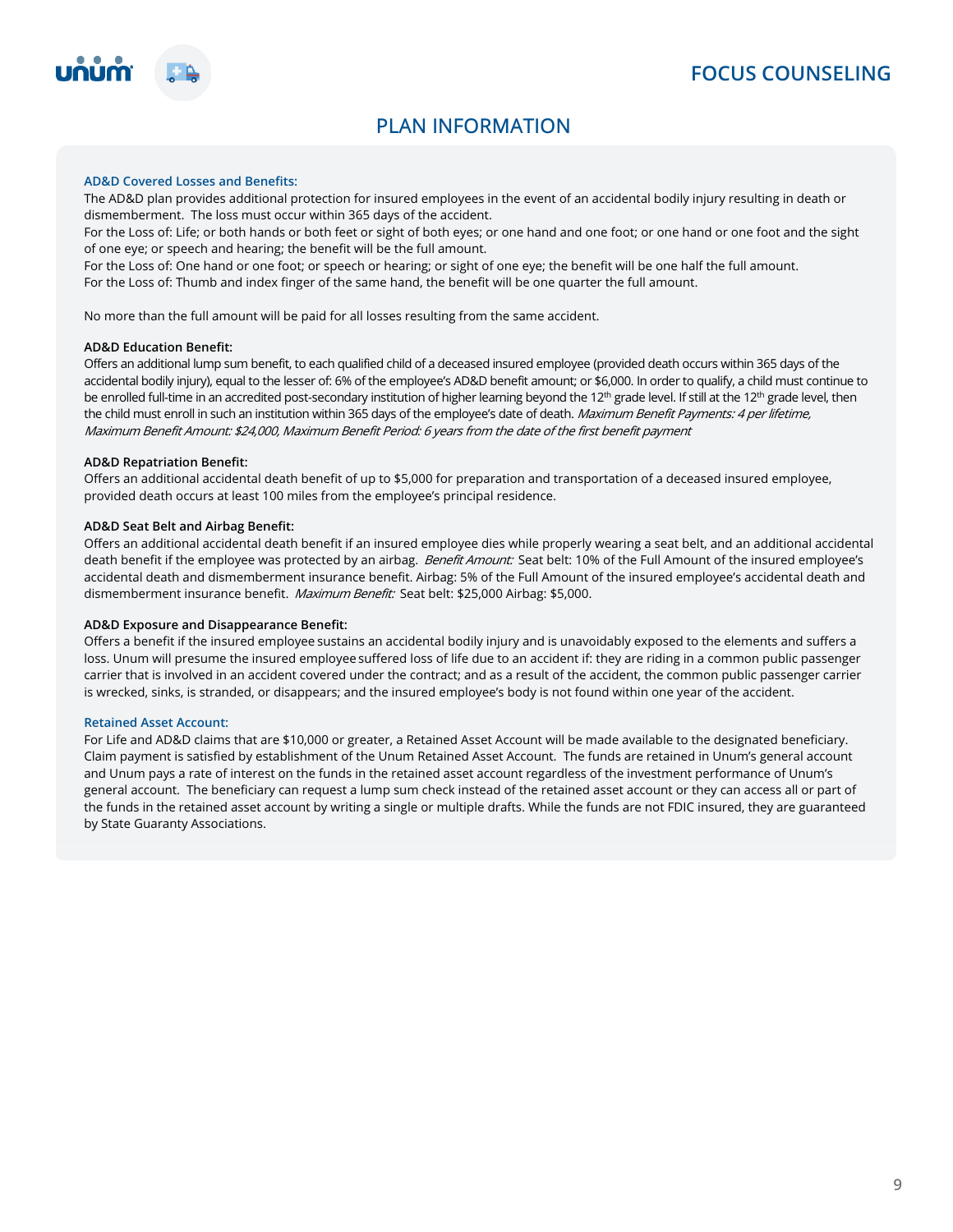



# **PLAN INFORMATION**

### **Coverage Exclusions & Limitations**

**Life Insurance:** 

24 month suicide exclusion (applies to employee paid amounts and medically underwritten amounts)

### **AD&D Insurance:**

AD&D benefits will not be paid for accidental losses caused by, contributed to by, or resulting from:

- Suicide, self-destruction while sane, intentionally self-inflicted injury while sane, or self-inflicted injury while sane, or self-inflicted injury while insane
- Active participation in a riot
- Attempt to commit or commission of a crime
- War, declared or undeclared, or any act of war
- Use of any prescription or non-prescription drug, poison, fume or other chemical substance unless used according to the prescription or direction of the employee's physician. This exclusion does not apply if the chemical substance is ethanol.
- Disease of the body, or diagnostic, medical or surgical treatment, or mental disorder as set forth in the latest edition of the Diagnostic and Statistical Manual of Mental Disorders
- Being intoxicated

### **Broker Commissions:**

Rates reflect standard commissions.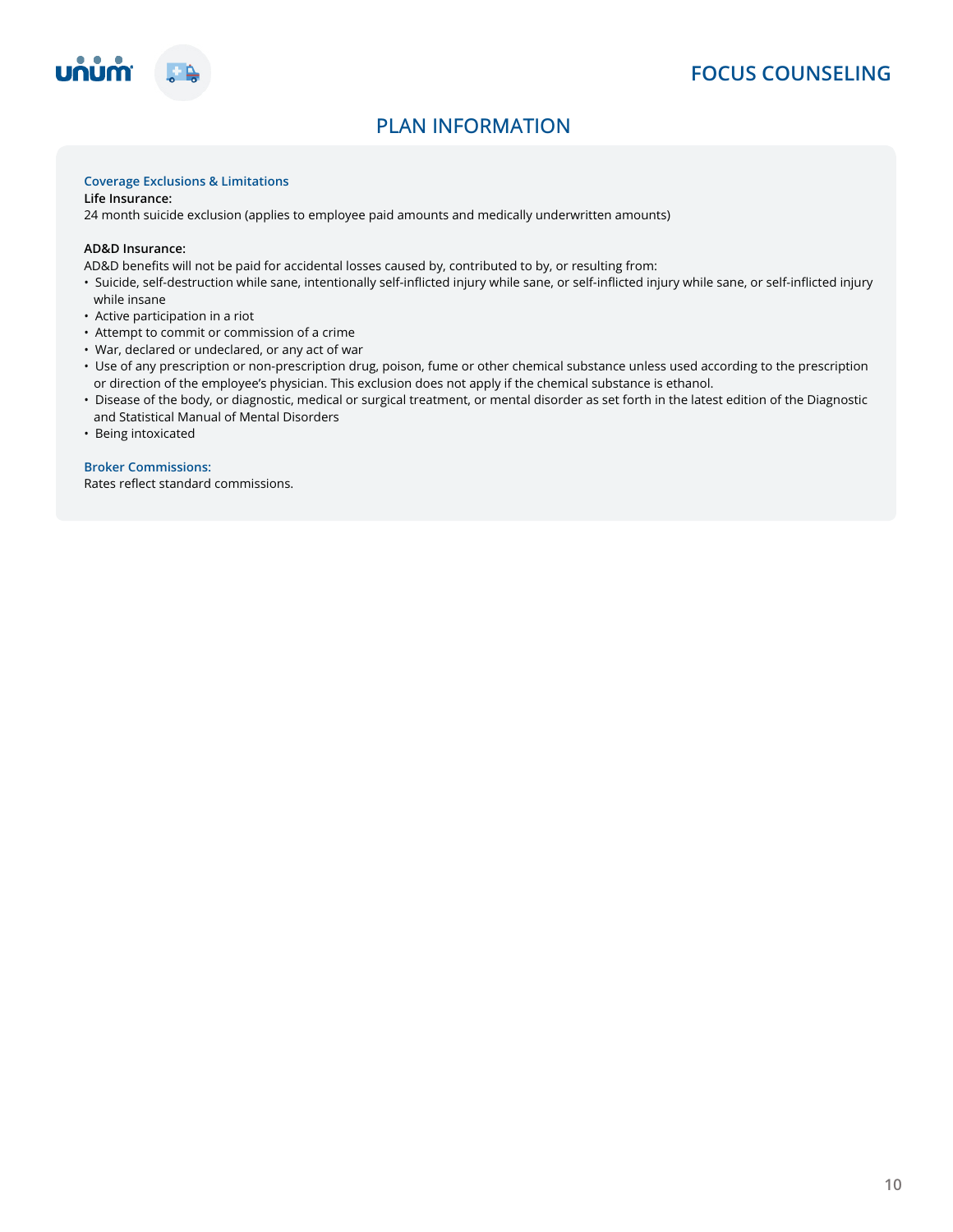# **PROPOSAL CONDITIONS AND DISCLOSURES**

#### **Employee Assistance Program and Employee Travel Assistance:**

Work-life balance employee assistance program services are provided by HealthAdvocate. Worldwide emergency travel assistance services are provided by Assist America, Inc. Services are available with select Unum insurance offerings.

Terms and availability of service are subject to change and prior notification requirements. Service providers do not provide legal advice; please consult your attorney for guidance. Services are not valid after coverage terminates. Please contact your Unum representative for details.

### **Termination Provision for Long Term Disability, Short Term Disability and Life:**

- This policy or a plan under this policy can be cancelled: by Unum; or by the Policyholder.
- Unum may cancel or modify this policy or a plan if:
- The participation of eligible employee's requirement is not met;
- The policyholder does not promptly provide Unum with information that is reasonably required;
- The policyholder fails to perform any of its obligations that relate to this policy;
- Fewer than 10 employees are insured under a plan;
- The premium is not paid in accordance with the provisions of this policy that specify whether the policyholder, the employee or both pay the premiums;
- The policyholder does not promptly report to Unum the names of any employees who are added or deleted from the eligible group;
- Unum determines that there is a significant change, in the size, occupation or age of the eligible group as a result of a corporate transaction the Policyholder and or its employees fails to pay premium within the 31-day grace period.
- If Unum cancels or modifies this policy or a plan for reasons other than the policyholder's failure to pay premium, a written notice will be delivered at least 31days prior to the cancellation or modification date. The policyholder may cancel this policy or plan if the modifications are unacceptable.
- If any portion of the premium is not paid during the grace period, Unum with either cancel or modify the policy or plan automatically at the end of the grace period.
- The policy holder may cancel this policy or a plan by written notice delivered to Unum at least 31 days prior to the cancellation date, unless agreed to an earlier date.
- Unum will provide coverage for a payable claim which occurs while the employee is covered under the policy or plan.

### **Broker Compensation Disclosure Notice for Group Products:**

- Your insurance or benefits advisor can offer you advice and guidance as you select the policy and provider most appropriate for your needs. At Unum we recognize the important role these professionals play in the sale of our products and services and offer them a variety of compensation programs. Your advisor can provide you with information about these programs as well as those available from other providers. We support disclosure of broker compensation so that customers can make an informed buying decision.
- Brokers may be eligible to receive Base Commissions as well as Supplemental Commissions from Unum.
- Unless you have agreed in writing to compensate the broker differently, Unum provides Base Commissions to all brokers in connection with the sale of an insurance policy. Base Commissions are a fixed percentage of the policy premium, and may include a one time, first year flat amount for each policy sold. Base Commissions are paid by Unum to the broker(s) on your policy. In some circumstances, broker(s) may be eligible to receive commissions on your policy even after a broker of record change has occurred.
- A broker may also qualify for Supplemental Commissions paid by Unum. For group insurance products, Supplemental Commissions may be paid as a fixed percentage of total eligible group insurance premiums. The Supplemental Commission rate depends on the total dollar amount of all eligible premiums or number of group policies that the broker had in force with Unum in the prior calendar year. The Supplemental Commission rate may range from 0% to 13.80% of total premium paid.
- Your broker may also be eligible to receive Supplemental Commissions on other insurance products, which may be calculated differently. The premium you pay is not impacted whether or not your broker receives Supplemental Commissions.
- If you would like additional information about the range of compensation programs our company offers for your group insurance policy or any other Unum insurance product, or if you want to speak to us directly about broker compensation, please call 1-800-ASK-UNUM (1-800-275-8686).